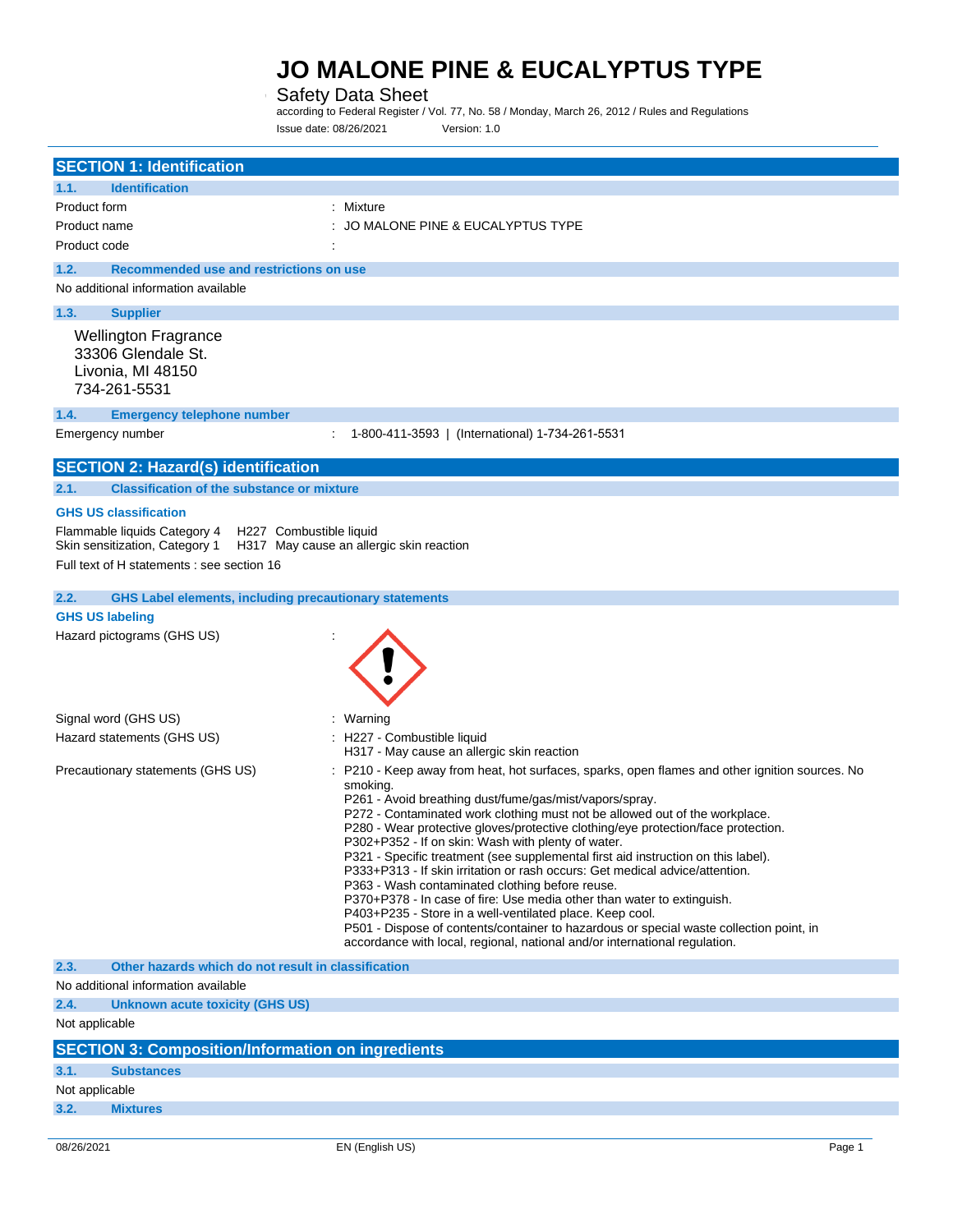Safety Data Sheet

according to Federal Register / Vol. 77, No. 58 / Monday, March 26, 2012 / Rules and Regulations

| <b>Name</b>                    | <b>Product identifier</b> | $\%$      | <b>GHS US classification</b>                                                                                                                                          |
|--------------------------------|---------------------------|-----------|-----------------------------------------------------------------------------------------------------------------------------------------------------------------------|
| <b>EUGENOL</b>                 | (CAS-No.) 97-53-0         | $5 - 10$  | Eye Irrit. 2, H319<br>Skin Sens. 1B, H317                                                                                                                             |
| <b>D-LIMONENE</b>              | (CAS-No.) 5989-27-5       | $5 - 10$  | Flam. Lig. 3, H226<br>Skin Irrit. 2, H315<br><b>Skin Sens. 1. H317</b><br>Asp. Tox. 1, H304                                                                           |
| CARYOPHELLENE BETA             | (CAS-No.) 87-44-5         | $1 - 5$   | Skin Sens. 1B. H317<br>Asp. Tox. 1, H304                                                                                                                              |
| <b>EUCALYPTOL</b>              | (CAS-No.) 470-82-6        | $1 - 5$   | Flam. Lig. 3, H226<br>Skin Sens. 1B, H317                                                                                                                             |
| 4-tert-butylcyclohexyl acetate | (CAS-No.) 32210-23-4      | $1 - 5$   | Skin Sens. 1B. H317                                                                                                                                                   |
| LINALYL ACETATE                | (CAS-No.) 115-95-7        | $0.5 - 1$ | Flam. Lig. 4, H227<br>Skin Irrit. 2, H315<br>Eye Irrit. 2, H319<br>Skin Sens. 1, H317                                                                                 |
| <b>CITRAL</b>                  | (CAS-No.) 5392-40-5       | $0.5 - 1$ | Skin Irrit. 2. H315<br>Eye Irrit. 2, H319<br>Skin Sens. 1, H317                                                                                                       |
| dl-Limonene (racemic)          | (CAS-No.) 138-86-3        | < 0.5     | Flam. Lig. 3, H226<br>Skin Irrit. 2, H315<br>Skin Sens. 1, H317<br>Asp. Tox. 1, H304                                                                                  |
| I-Limonene                     | (CAS-No.) 5989-54-8       | < 0.5     | Flam. Liq. 3, H226<br>Skin Irrit. 2, H315<br><b>Skin Sens. 1. H317</b><br>Asp. Tox. 1, H304                                                                           |
| DELTA-3-CARENE                 | (CAS-No.) 13466-78-9      | < 0.5     | Flam. Lig. 3, H226<br>Acute Tox. 4 (Inhalation), H332<br>Acute Tox. 4 (Inhalation:dust, mist), H332<br>Skin Irrit. 2. H315<br>Skin Sens. 1, H317<br>Asp. Tox. 1, H304 |
| CINNAMIC ALDEHYDE              | (CAS-No.) 104-55-2        | < 0.5     | Acute Tox. 4 (Dermal), H312<br>Skin Irrit. 2, H315<br>Eye Irrit. 2, H319<br>Skin Sens. 1A, H317                                                                       |

Full text of hazard classes and H-statements : see section 16

| <b>SECTION 4: First-aid measures</b>                                   |                                                                 |                                                                                                                                             |  |
|------------------------------------------------------------------------|-----------------------------------------------------------------|---------------------------------------------------------------------------------------------------------------------------------------------|--|
| 4.1.                                                                   | <b>Description of first aid measures</b>                        |                                                                                                                                             |  |
|                                                                        | First-aid measures after inhalation                             | : Remove person to fresh air and keep comfortable for breathing.                                                                            |  |
|                                                                        | First-aid measures after skin contact                           | : Wash skin with plenty of water. Take off contaminated clothing. If skin irritation or rash occurs:<br>Get medical advice/attention.       |  |
|                                                                        | First-aid measures after eye contact                            | : Rinse eyes with water as a precaution.                                                                                                    |  |
|                                                                        | First-aid measures after ingestion                              | : Call a poison center/doctor/physician if you feel unwell.                                                                                 |  |
| 4.2.                                                                   | Most important symptoms and effects (acute and delayed)         |                                                                                                                                             |  |
|                                                                        | Symptoms/effects after skin contact                             | : May cause an allergic skin reaction.                                                                                                      |  |
| 4.3.                                                                   | Immediate medical attention and special treatment, if necessary |                                                                                                                                             |  |
|                                                                        | Treat symptomatically.                                          |                                                                                                                                             |  |
| <b>SECTION 5: Fire-fighting measures</b>                               |                                                                 |                                                                                                                                             |  |
| 5.1.                                                                   | Suitable (and unsuitable) extinguishing media                   |                                                                                                                                             |  |
|                                                                        | Suitable extinguishing media                                    | : Water spray. Dry powder. Foam. Carbon dioxide.                                                                                            |  |
| 5.2.                                                                   | Specific hazards arising from the chemical                      |                                                                                                                                             |  |
| Fire hazard                                                            |                                                                 | : Combustible liquid.                                                                                                                       |  |
| 5.3.<br>Special protective equipment and precautions for fire-fighters |                                                                 |                                                                                                                                             |  |
| Protection during firefighting                                         |                                                                 | : Do not attempt to take action without suitable protective equipment. Self-contained breathing<br>apparatus. Complete protective clothing. |  |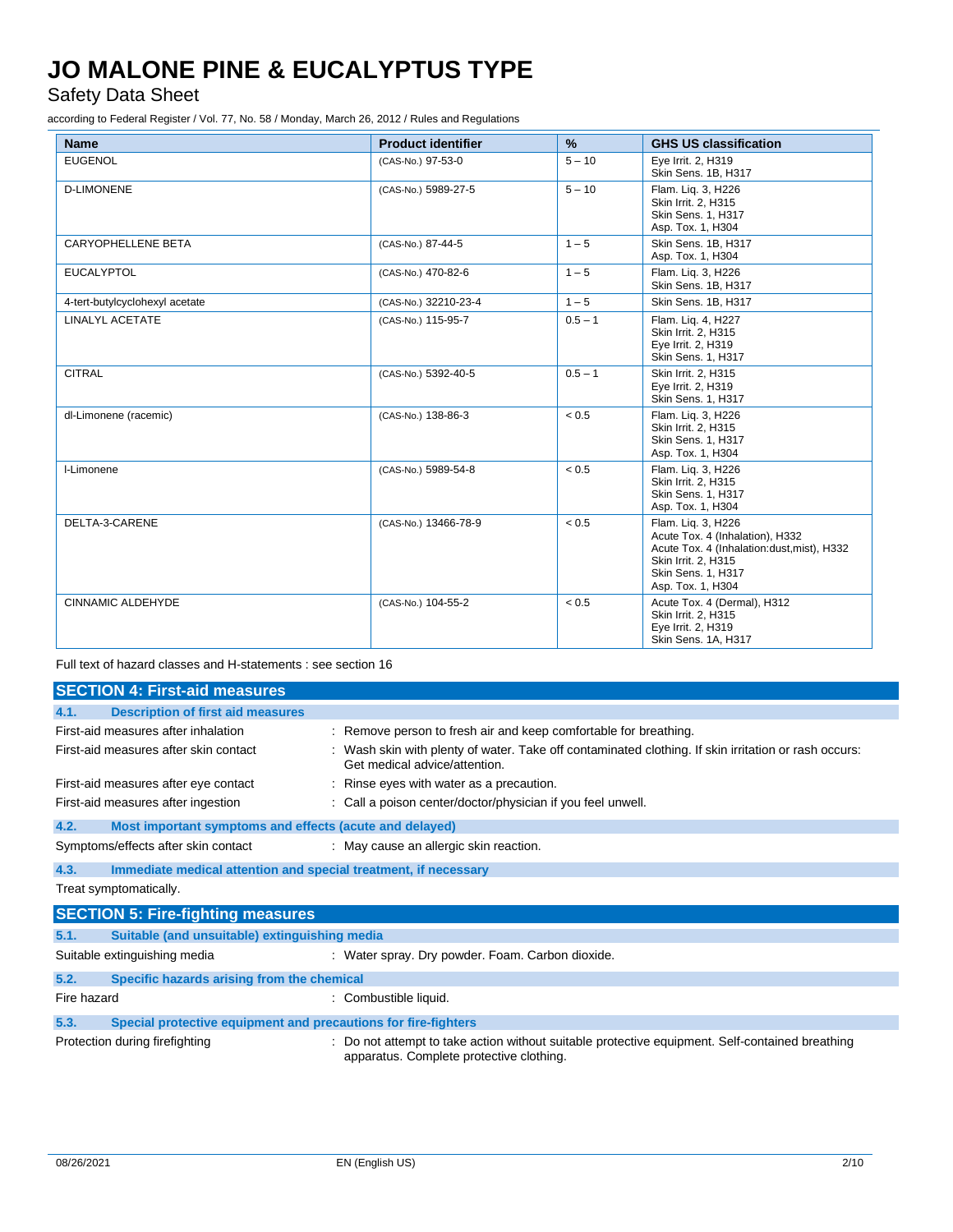### Safety Data Sheet

according to Federal Register / Vol. 77, No. 58 / Monday, March 26, 2012 / Rules and Regulations

| <b>SECTION 6: Accidental release measures</b> |                                                                     |                                                                                                                                                                                                                                                                            |  |
|-----------------------------------------------|---------------------------------------------------------------------|----------------------------------------------------------------------------------------------------------------------------------------------------------------------------------------------------------------------------------------------------------------------------|--|
| 6.1.                                          | Personal precautions, protective equipment and emergency procedures |                                                                                                                                                                                                                                                                            |  |
| 6.1.1.                                        | For non-emergency personnel                                         |                                                                                                                                                                                                                                                                            |  |
|                                               | <b>Emergency procedures</b>                                         | : Ventilate spillage area. No open flames, no sparks, and no smoking. Avoid contact with skin<br>and eyes. Avoid breathing dust/fume/gas/mist/vapors/spray.                                                                                                                |  |
| 6.1.2.                                        | For emergency responders                                            |                                                                                                                                                                                                                                                                            |  |
|                                               | Protective equipment                                                | : Do not attempt to take action without suitable protective equipment. For further information<br>refer to section 8: "Exposure controls/personal protection".                                                                                                             |  |
| 6.2.                                          | <b>Environmental precautions</b>                                    |                                                                                                                                                                                                                                                                            |  |
|                                               | Avoid release to the environment.                                   |                                                                                                                                                                                                                                                                            |  |
| 6.3.                                          | Methods and material for containment and cleaning up                |                                                                                                                                                                                                                                                                            |  |
|                                               | Methods for cleaning up                                             | : Take up liquid spill into absorbent material. Notify authorities if product enters sewers or public<br>waters.                                                                                                                                                           |  |
| Other information                             |                                                                     | : Dispose of materials or solid residues at an authorized site.                                                                                                                                                                                                            |  |
| 6.4.                                          | <b>Reference to other sections</b>                                  |                                                                                                                                                                                                                                                                            |  |
| For further information refer to section 13.  |                                                                     |                                                                                                                                                                                                                                                                            |  |
|                                               | <b>SECTION 7: Handling and storage</b>                              |                                                                                                                                                                                                                                                                            |  |
| 7.1.                                          | <b>Precautions for safe handling</b>                                |                                                                                                                                                                                                                                                                            |  |
|                                               | Precautions for safe handling                                       | : Ensure good ventilation of the work station. Keep away from heat, hot surfaces, sparks, open<br>flames and other ignition sources. No smoking. Wear personal protective equipment. Avoid<br>contact with skin and eyes. Avoid breathing dust/fume/gas/mist/vapors/spray. |  |
| Hygiene measures                              |                                                                     | : Contaminated work clothing should not be allowed out of the workplace. Wash contaminated<br>clothing before reuse. Do not eat, drink or smoke when using this product. Always wash hands<br>after handling the product.                                                  |  |
| 7.2.                                          | <b>Conditions for safe storage, including any incompatibilities</b> |                                                                                                                                                                                                                                                                            |  |

Storage conditions **Storage conditions** : Store in a well-ventilated place. Keep cool.

### **SECTION 8: Exposure controls/personal protection**

| 8.1. | <b>Control parameters</b> |  |
|------|---------------------------|--|
|      |                           |  |

| <b>VERTENEX (32210-23-4)</b>        |                      |                                                                                                                         |
|-------------------------------------|----------------------|-------------------------------------------------------------------------------------------------------------------------|
| Not applicable                      |                      |                                                                                                                         |
| CITRAL (5392-40-5)                  |                      |                                                                                                                         |
| <b>ACGIH</b>                        | Local name           | Citral                                                                                                                  |
| <b>ACGIH</b>                        | ACGIH TWA (ppm)      | 5 ppm (IFV - Inhalable fraction and vapor)                                                                              |
| <b>ACGIH</b>                        | Remark (ACGIH)       | TLV® Basis: Body weight eff; URT irr; eye dam.<br>Notations: Skin; DSEN; A4 (Not classifiable as a<br>Human Carcinogen) |
| <b>ACGIH</b>                        | Regulatory reference | <b>ACGIH 2018</b>                                                                                                       |
| <b>D-LIMONENE (5989-27-5)</b>       |                      |                                                                                                                         |
| Not applicable                      |                      |                                                                                                                         |
| LINALYL ACETATE (115-95-7)          |                      |                                                                                                                         |
| Not applicable                      |                      |                                                                                                                         |
| <b>EUCALYPTOL (470-82-6)</b>        |                      |                                                                                                                         |
| Not applicable                      |                      |                                                                                                                         |
| I-Limonene (5989-54-8)              |                      |                                                                                                                         |
| Not applicable                      |                      |                                                                                                                         |
| <b>EUGENOL (97-53-0)</b>            |                      |                                                                                                                         |
| Not applicable                      |                      |                                                                                                                         |
| <b>CARYOPHELLENE BETA (87-44-5)</b> |                      |                                                                                                                         |
| Not applicable                      |                      |                                                                                                                         |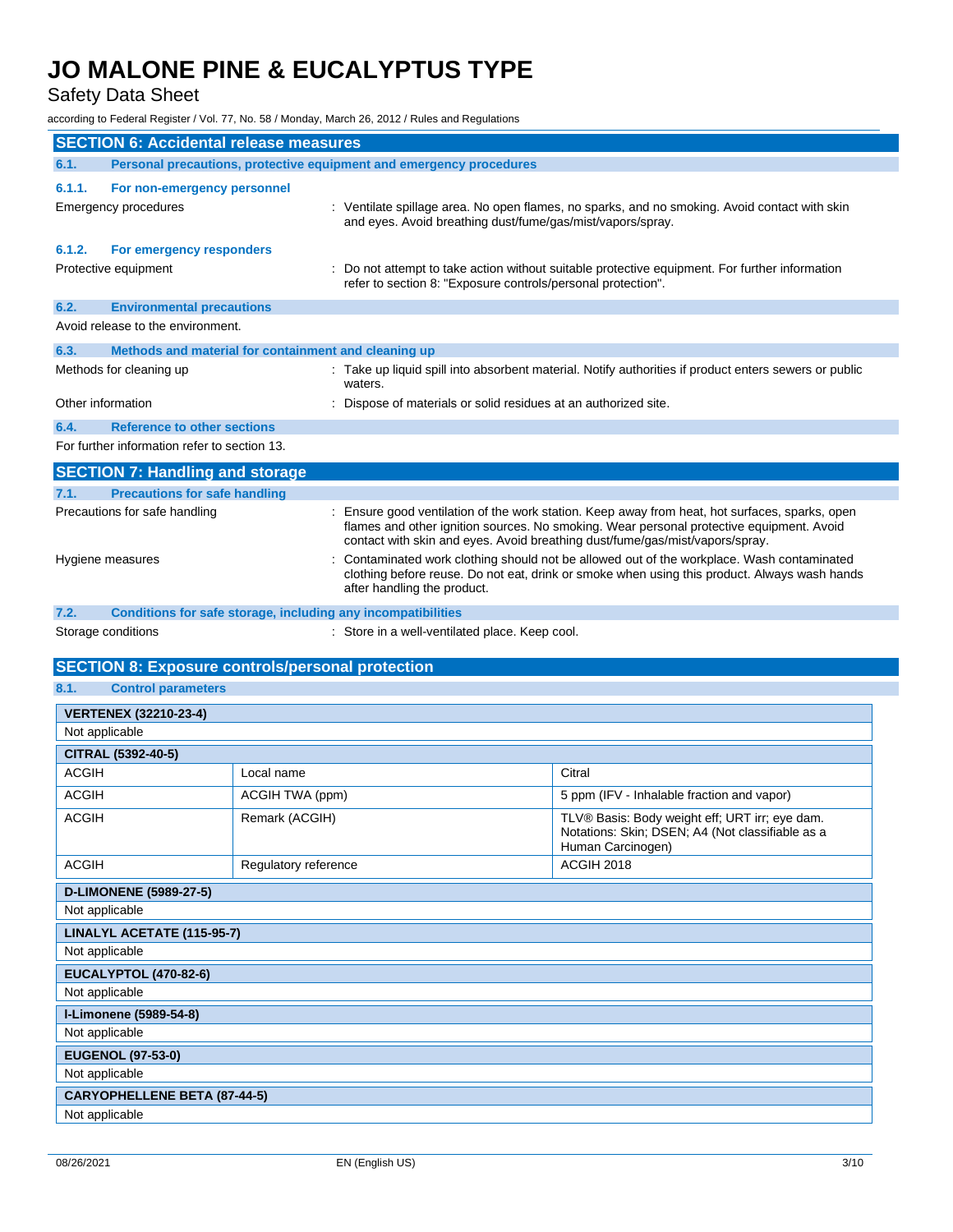Safety Data Sheet

according to Federal Register / Vol. 77, No. 58 / Monday, March 26, 2012 / Rules and Regulations

| dl-Limonene (racemic) (138-86-3) |                      |                                                                                       |
|----------------------------------|----------------------|---------------------------------------------------------------------------------------|
| Not applicable                   |                      |                                                                                       |
| CINNAMIC ALDEHYDE (104-55-2)     |                      |                                                                                       |
| Not applicable                   |                      |                                                                                       |
| DELTA-3-CARENE (13466-78-9)      |                      |                                                                                       |
| ACGIH                            | Local name           | A-3-Carene                                                                            |
| <b>ACGIH</b>                     | ACGIH TWA (ppm)      | 20 ppm                                                                                |
| <b>ACGIH</b>                     | Remark (ACGIH)       | TLV® Basis: Lung irr. Notations: DSEN; A4 (Not<br>classifiable as a Human Carcinogen) |
| ACGIH                            | Regulatory reference | ACGIH 2018                                                                            |

#### **8.2. Appropriate engineering controls**

Appropriate engineering controls : Ensure good ventilation of the work station.

Environmental exposure controls : Avoid release to the environment.

**8.3. Individual protection measures/Personal protective equipment**

#### **Hand protection:**

Protective gloves

**Eye protection:**

Safety glasses

**Skin and body protection:**

Wear suitable protective clothing

**Respiratory protection:**

**SECTION 0: Physical and chemical properties** 

In case of insufficient ventilation, wear suitable respiratory equipment

**Personal protective equipment symbol(s):**



| SECTION 9. FIIVSICAL AND CHEMICAL DIODENTIES                  |                                                                                                                                                                                                                                                                                                                                                                                                                                          |  |
|---------------------------------------------------------------|------------------------------------------------------------------------------------------------------------------------------------------------------------------------------------------------------------------------------------------------------------------------------------------------------------------------------------------------------------------------------------------------------------------------------------------|--|
| Information on basic physical and chemical properties<br>9.1. |                                                                                                                                                                                                                                                                                                                                                                                                                                          |  |
| Physical state                                                | $:$ Liquid                                                                                                                                                                                                                                                                                                                                                                                                                               |  |
| Color                                                         | : Mixture contains one or more component(s) which have the following colour(s):<br>White to light yellow On exposure to light: discolours Colourless Colourless to light yellow White<br>Colourless to light amber Light yellow to colourless On exposure to air: yellow Colourless to<br>brown On exposure to light: yellow On exposure to air: yellow-brown Colourless to white                                                        |  |
| Odor                                                          | : There may be no odour warning properties, odour is subjective and inadequate to warn of<br>overexposure.<br>Mixture contains one or more component(s) which have the following odour:<br>Pleasant odour Characteristic odour Sweet odour Lemon odour Mild odour Floral odour Fruity<br>odour Pine odour Aromatic odour Strong odour Irritating/pungent odour Almost odourless<br>Phenol odour Almond odour Alcohol odour Camphor odour |  |
| Odor threshold                                                | : No data available                                                                                                                                                                                                                                                                                                                                                                                                                      |  |
| рH                                                            | : No data available                                                                                                                                                                                                                                                                                                                                                                                                                      |  |
| Melting point                                                 | : Not applicable                                                                                                                                                                                                                                                                                                                                                                                                                         |  |
| Freezing point                                                | : No data available                                                                                                                                                                                                                                                                                                                                                                                                                      |  |
| Boiling point                                                 | : No data available                                                                                                                                                                                                                                                                                                                                                                                                                      |  |
| Flash point                                                   | : $\approx$ 73 °C                                                                                                                                                                                                                                                                                                                                                                                                                        |  |
| Relative evaporation rate (butyl acetate=1)                   | : No data available                                                                                                                                                                                                                                                                                                                                                                                                                      |  |
| Flammability (solid, gas)                                     | : Not applicable.                                                                                                                                                                                                                                                                                                                                                                                                                        |  |
| 08/26/2021                                                    | 4/10<br>EN (English US)                                                                                                                                                                                                                                                                                                                                                                                                                  |  |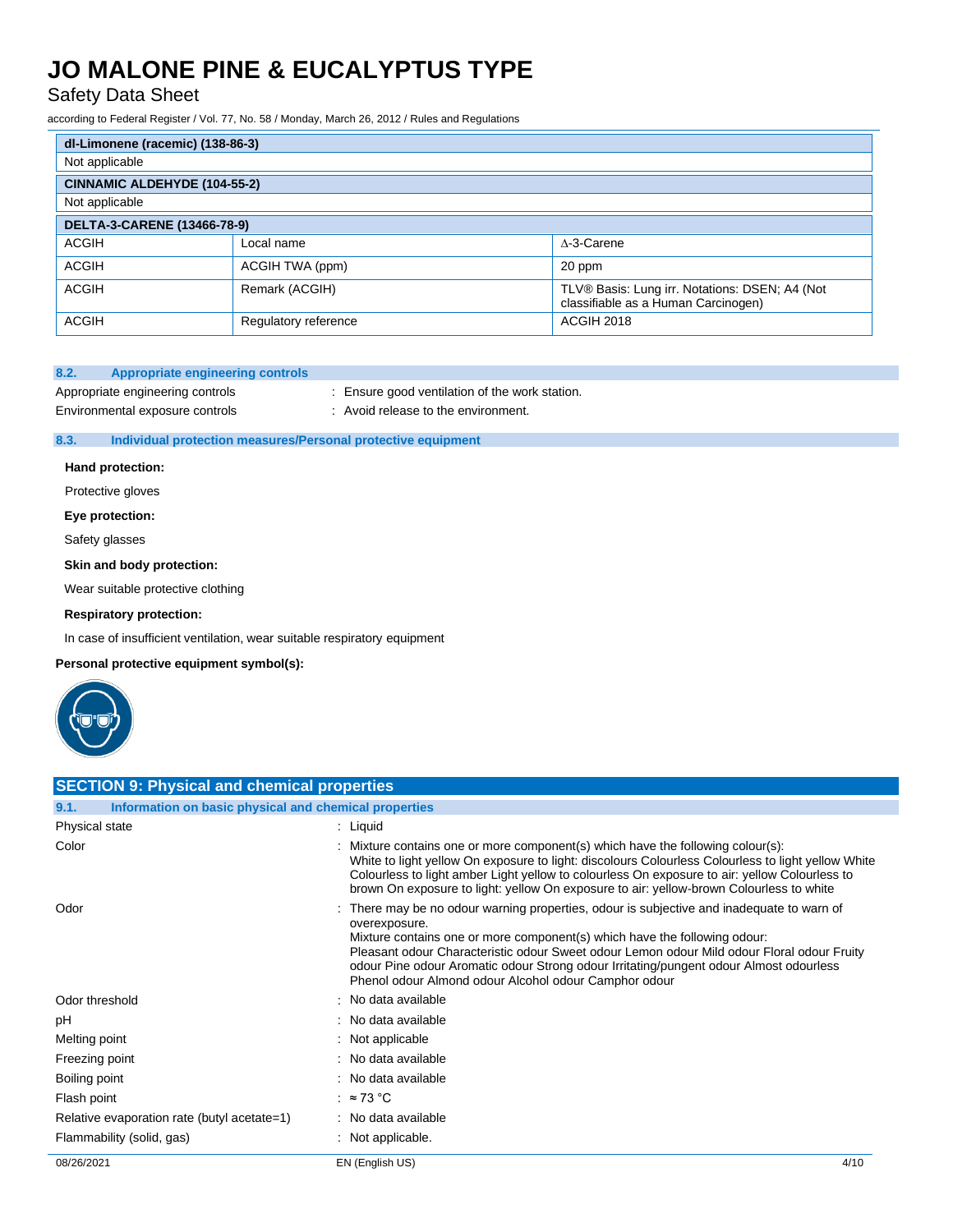### Safety Data Sheet

according to Federal Register / Vol. 77, No. 58 / Monday, March 26, 2012 / Rules and Regulations

| Vapor pressure                                  | : No data available             |
|-------------------------------------------------|---------------------------------|
| Relative vapor density at 20 °C                 | : No data available             |
| Relative density                                | $\therefore$ No data available. |
| Solubility                                      | No data available               |
| Partition coefficient n-octanol/water (Log Pow) | : No data available             |
| Auto-ignition temperature                       | : No data available             |
| Decomposition temperature                       | : No data available             |
| Viscosity, kinematic                            | : No data available             |
| Viscosity, dynamic                              | : No data available             |
| <b>Explosion limits</b>                         | : No data available             |
| <b>Explosive properties</b>                     | : No data available             |
| Oxidizing properties                            | No data available               |

#### **9.2. Other information**

No additional information available

|                                                                                                      | <b>SECTION 10: Stability and reactivity</b>                                        |  |
|------------------------------------------------------------------------------------------------------|------------------------------------------------------------------------------------|--|
| 10.1.                                                                                                | <b>Reactivity</b>                                                                  |  |
|                                                                                                      | The product is non-reactive under normal conditions of use, storage and transport. |  |
| 10.2.                                                                                                | <b>Chemical stability</b>                                                          |  |
|                                                                                                      | Stable under normal conditions.                                                    |  |
| 10.3.                                                                                                | <b>Possibility of hazardous reactions</b>                                          |  |
|                                                                                                      | No dangerous reactions known under normal conditions of use.                       |  |
| 10.4.                                                                                                | <b>Conditions to avoid</b>                                                         |  |
| Avoid contact with hot surfaces. Heat. No flames, no sparks. Eliminate all sources of ignition.      |                                                                                    |  |
| 10.5.                                                                                                | <b>Incompatible materials</b>                                                      |  |
| No additional information available                                                                  |                                                                                    |  |
| 10.6.                                                                                                | <b>Hazardous decomposition products</b>                                            |  |
| Under normal conditions of storage and use, hazardous decomposition products should not be produced. |                                                                                    |  |
|                                                                                                      | <b>SECTION 11: Toxicological information</b>                                       |  |

| 11.1.<br>Information on toxicological effects |                                                                                                                        |  |
|-----------------------------------------------|------------------------------------------------------------------------------------------------------------------------|--|
| Acute toxicity (oral)                         | : Not classified                                                                                                       |  |
| Acute toxicity (dermal)                       | Not classified                                                                                                         |  |
|                                               |                                                                                                                        |  |
| Acute toxicity (inhalation)                   | Not classified<br>÷                                                                                                    |  |
| <b>VERTENEX (32210-23-4)</b>                  |                                                                                                                        |  |
| ATE US (oral)                                 | 3370 mg/kg body weight                                                                                                 |  |
| CITRAL (5392-40-5)                            |                                                                                                                        |  |
| ATE US (dermal)                               | 2250 mg/kg body weight                                                                                                 |  |
| <b>D-LIMONENE (5989-27-5)</b>                 |                                                                                                                        |  |
| LD50 oral rat                                 | > 2000 mg/kg body weight (OECD 423: Acute Oral Toxicity – Acute Toxic Class Method, Rat,<br>Female, Read-across, Oral) |  |
| LD50 dermal rabbit                            | > 5000 mg/kg body weight (Equivalent or similar to OECD 402, Rabbit, Weight of evidence,<br>Dermal)                    |  |
| <b>EUCALYPTOL (470-82-6)</b>                  |                                                                                                                        |  |
| ATE US (oral)                                 | 2480 mg/kg body weight                                                                                                 |  |
| <b>EUGENOL (97-53-0)</b>                      |                                                                                                                        |  |
| ATE US (oral)                                 | 2500 mg/kg body weight                                                                                                 |  |
|                                               |                                                                                                                        |  |
| <b>CINNAMIC ALDEHYDE (104-55-2)</b>           |                                                                                                                        |  |
| ATE US (oral)                                 | 2500 mg/kg body weight                                                                                                 |  |
| ATE US (dermal)                               | 1100 mg/kg body weight                                                                                                 |  |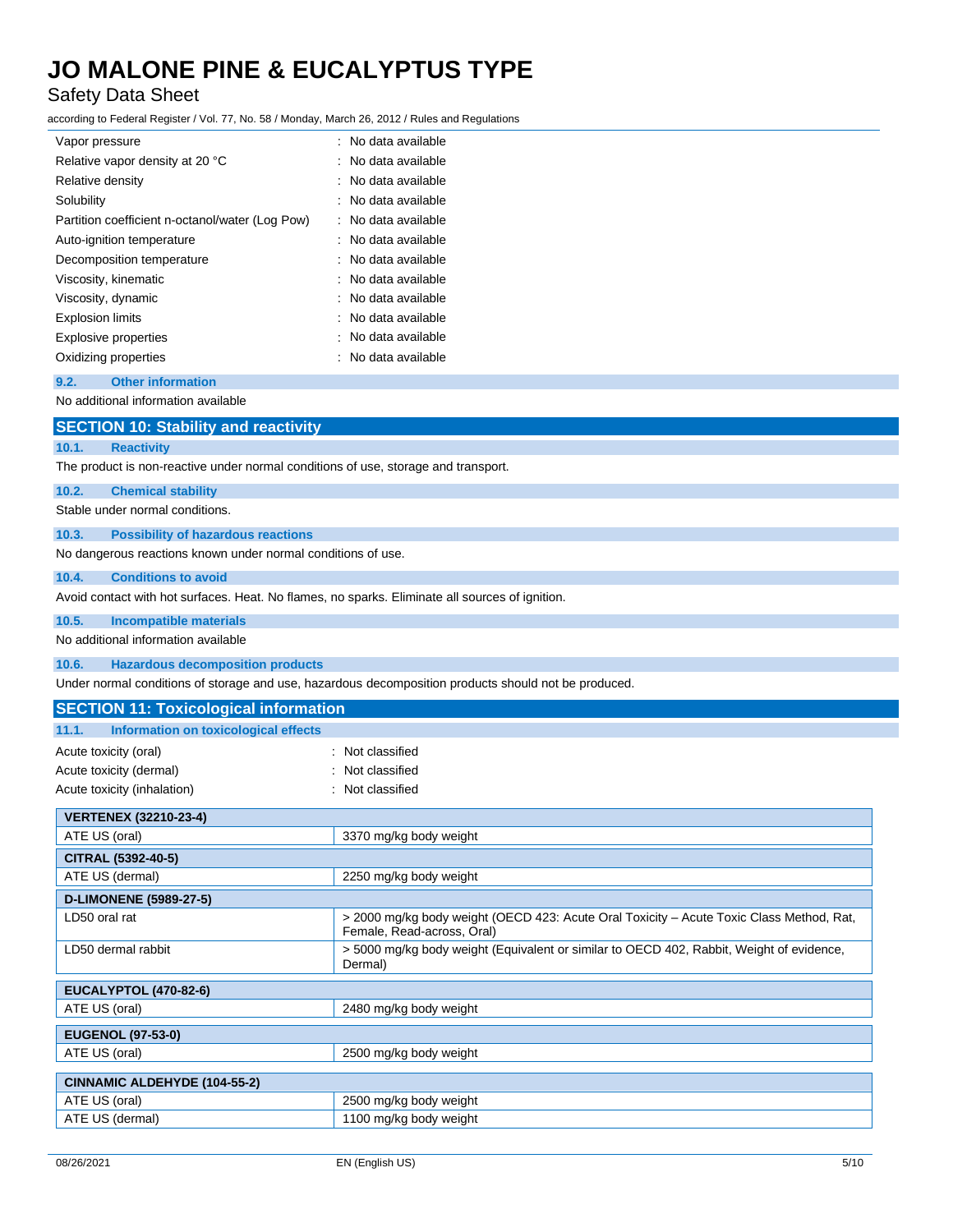Safety Data Sheet

according to Federal Register / Vol. 77, No. 58 / Monday, March 26, 2012 / Rules and Regulations

| ATE US (oral)<br>4800 mg/kg body weight<br>ATE US (gases)<br>4500 ppmV/4h<br>ATE US (vapors)<br>11 mg/l/4h<br>ATE US (dust, mist)<br>1.5 mg/l/4h<br>: Not classified<br>Not classified<br>May cause an allergic skin reaction.<br>Not classified<br>Not classified<br><b>D-LIMONENE (5989-27-5)</b><br>IARC group<br>3 - Not classifiable<br><b>EUGENOL (97-53-0)</b><br>3 - Not classifiable<br>IARC group<br>Not classified<br>Reproductive toxicity<br>Not classified<br>STOT-single exposure<br>STOT-repeated exposure<br>: Not classified<br>: Not classified<br>Aspiration hazard<br>Viscosity, kinematic<br>: No data available<br>: May cause an allergic skin reaction.<br><b>Toxicity</b><br>: The product is not considered harmful to aquatic organisms or to cause long-term adverse<br>Ecology - general<br>effects in the environment.<br><b>D-LIMONENE (5989-27-5)</b><br>LC50 fish 1<br>720 µg/l (OECD 203: Fish, Acute Toxicity Test, 96 h, Pimephales promelas, Flow-through<br>system, Fresh water, Experimental value, Lethal)<br>0.36 mg/l (OECD 202: Daphnia sp. Acute Immobilisation Test, 48 h, Daphnia magna, Static<br>EC50 Daphnia 1<br>system, Fresh water, Experimental value, GLP)<br>LINALYL ACETATE (115-95-7)<br>11 mg/l (OECD 203: Fish, Acute Toxicity Test, 96 h, Cyprinus carpio)<br>LC50 fish 1<br>15 mg/l (OECD 202: Daphnia sp. Acute Immobilisation Test, 48 h, Daphnia magna)<br>EC50 Daphnia 1<br><b>EUCALYPTOL (470-82-6)</b><br>LC50 fish 1<br>102 mg/l<br>I-Limonene (5989-54-8)<br>LC50 fish 1<br>720 µg/l Test organisms (species): Pimephales promelas | DELTA-3-CARENE (13466-78-9)               |  |
|----------------------------------------------------------------------------------------------------------------------------------------------------------------------------------------------------------------------------------------------------------------------------------------------------------------------------------------------------------------------------------------------------------------------------------------------------------------------------------------------------------------------------------------------------------------------------------------------------------------------------------------------------------------------------------------------------------------------------------------------------------------------------------------------------------------------------------------------------------------------------------------------------------------------------------------------------------------------------------------------------------------------------------------------------------------------------------------------------------------------------------------------------------------------------------------------------------------------------------------------------------------------------------------------------------------------------------------------------------------------------------------------------------------------------------------------------------------------------------------------------------------------------------------------------------------------------------------------------------|-------------------------------------------|--|
|                                                                                                                                                                                                                                                                                                                                                                                                                                                                                                                                                                                                                                                                                                                                                                                                                                                                                                                                                                                                                                                                                                                                                                                                                                                                                                                                                                                                                                                                                                                                                                                                          |                                           |  |
|                                                                                                                                                                                                                                                                                                                                                                                                                                                                                                                                                                                                                                                                                                                                                                                                                                                                                                                                                                                                                                                                                                                                                                                                                                                                                                                                                                                                                                                                                                                                                                                                          |                                           |  |
|                                                                                                                                                                                                                                                                                                                                                                                                                                                                                                                                                                                                                                                                                                                                                                                                                                                                                                                                                                                                                                                                                                                                                                                                                                                                                                                                                                                                                                                                                                                                                                                                          |                                           |  |
|                                                                                                                                                                                                                                                                                                                                                                                                                                                                                                                                                                                                                                                                                                                                                                                                                                                                                                                                                                                                                                                                                                                                                                                                                                                                                                                                                                                                                                                                                                                                                                                                          |                                           |  |
|                                                                                                                                                                                                                                                                                                                                                                                                                                                                                                                                                                                                                                                                                                                                                                                                                                                                                                                                                                                                                                                                                                                                                                                                                                                                                                                                                                                                                                                                                                                                                                                                          | Skin corrosion/irritation                 |  |
|                                                                                                                                                                                                                                                                                                                                                                                                                                                                                                                                                                                                                                                                                                                                                                                                                                                                                                                                                                                                                                                                                                                                                                                                                                                                                                                                                                                                                                                                                                                                                                                                          | Serious eye damage/irritation             |  |
|                                                                                                                                                                                                                                                                                                                                                                                                                                                                                                                                                                                                                                                                                                                                                                                                                                                                                                                                                                                                                                                                                                                                                                                                                                                                                                                                                                                                                                                                                                                                                                                                          | Respiratory or skin sensitization         |  |
|                                                                                                                                                                                                                                                                                                                                                                                                                                                                                                                                                                                                                                                                                                                                                                                                                                                                                                                                                                                                                                                                                                                                                                                                                                                                                                                                                                                                                                                                                                                                                                                                          | Germ cell mutagenicity                    |  |
|                                                                                                                                                                                                                                                                                                                                                                                                                                                                                                                                                                                                                                                                                                                                                                                                                                                                                                                                                                                                                                                                                                                                                                                                                                                                                                                                                                                                                                                                                                                                                                                                          | Carcinogenicity                           |  |
|                                                                                                                                                                                                                                                                                                                                                                                                                                                                                                                                                                                                                                                                                                                                                                                                                                                                                                                                                                                                                                                                                                                                                                                                                                                                                                                                                                                                                                                                                                                                                                                                          |                                           |  |
|                                                                                                                                                                                                                                                                                                                                                                                                                                                                                                                                                                                                                                                                                                                                                                                                                                                                                                                                                                                                                                                                                                                                                                                                                                                                                                                                                                                                                                                                                                                                                                                                          |                                           |  |
|                                                                                                                                                                                                                                                                                                                                                                                                                                                                                                                                                                                                                                                                                                                                                                                                                                                                                                                                                                                                                                                                                                                                                                                                                                                                                                                                                                                                                                                                                                                                                                                                          |                                           |  |
|                                                                                                                                                                                                                                                                                                                                                                                                                                                                                                                                                                                                                                                                                                                                                                                                                                                                                                                                                                                                                                                                                                                                                                                                                                                                                                                                                                                                                                                                                                                                                                                                          |                                           |  |
|                                                                                                                                                                                                                                                                                                                                                                                                                                                                                                                                                                                                                                                                                                                                                                                                                                                                                                                                                                                                                                                                                                                                                                                                                                                                                                                                                                                                                                                                                                                                                                                                          |                                           |  |
|                                                                                                                                                                                                                                                                                                                                                                                                                                                                                                                                                                                                                                                                                                                                                                                                                                                                                                                                                                                                                                                                                                                                                                                                                                                                                                                                                                                                                                                                                                                                                                                                          |                                           |  |
|                                                                                                                                                                                                                                                                                                                                                                                                                                                                                                                                                                                                                                                                                                                                                                                                                                                                                                                                                                                                                                                                                                                                                                                                                                                                                                                                                                                                                                                                                                                                                                                                          |                                           |  |
|                                                                                                                                                                                                                                                                                                                                                                                                                                                                                                                                                                                                                                                                                                                                                                                                                                                                                                                                                                                                                                                                                                                                                                                                                                                                                                                                                                                                                                                                                                                                                                                                          |                                           |  |
|                                                                                                                                                                                                                                                                                                                                                                                                                                                                                                                                                                                                                                                                                                                                                                                                                                                                                                                                                                                                                                                                                                                                                                                                                                                                                                                                                                                                                                                                                                                                                                                                          |                                           |  |
|                                                                                                                                                                                                                                                                                                                                                                                                                                                                                                                                                                                                                                                                                                                                                                                                                                                                                                                                                                                                                                                                                                                                                                                                                                                                                                                                                                                                                                                                                                                                                                                                          |                                           |  |
|                                                                                                                                                                                                                                                                                                                                                                                                                                                                                                                                                                                                                                                                                                                                                                                                                                                                                                                                                                                                                                                                                                                                                                                                                                                                                                                                                                                                                                                                                                                                                                                                          |                                           |  |
|                                                                                                                                                                                                                                                                                                                                                                                                                                                                                                                                                                                                                                                                                                                                                                                                                                                                                                                                                                                                                                                                                                                                                                                                                                                                                                                                                                                                                                                                                                                                                                                                          |                                           |  |
|                                                                                                                                                                                                                                                                                                                                                                                                                                                                                                                                                                                                                                                                                                                                                                                                                                                                                                                                                                                                                                                                                                                                                                                                                                                                                                                                                                                                                                                                                                                                                                                                          |                                           |  |
|                                                                                                                                                                                                                                                                                                                                                                                                                                                                                                                                                                                                                                                                                                                                                                                                                                                                                                                                                                                                                                                                                                                                                                                                                                                                                                                                                                                                                                                                                                                                                                                                          | Symptoms/effects after skin contact       |  |
|                                                                                                                                                                                                                                                                                                                                                                                                                                                                                                                                                                                                                                                                                                                                                                                                                                                                                                                                                                                                                                                                                                                                                                                                                                                                                                                                                                                                                                                                                                                                                                                                          | <b>SECTION 12: Ecological information</b> |  |
|                                                                                                                                                                                                                                                                                                                                                                                                                                                                                                                                                                                                                                                                                                                                                                                                                                                                                                                                                                                                                                                                                                                                                                                                                                                                                                                                                                                                                                                                                                                                                                                                          | 12.1.                                     |  |
|                                                                                                                                                                                                                                                                                                                                                                                                                                                                                                                                                                                                                                                                                                                                                                                                                                                                                                                                                                                                                                                                                                                                                                                                                                                                                                                                                                                                                                                                                                                                                                                                          |                                           |  |
|                                                                                                                                                                                                                                                                                                                                                                                                                                                                                                                                                                                                                                                                                                                                                                                                                                                                                                                                                                                                                                                                                                                                                                                                                                                                                                                                                                                                                                                                                                                                                                                                          |                                           |  |
|                                                                                                                                                                                                                                                                                                                                                                                                                                                                                                                                                                                                                                                                                                                                                                                                                                                                                                                                                                                                                                                                                                                                                                                                                                                                                                                                                                                                                                                                                                                                                                                                          |                                           |  |
|                                                                                                                                                                                                                                                                                                                                                                                                                                                                                                                                                                                                                                                                                                                                                                                                                                                                                                                                                                                                                                                                                                                                                                                                                                                                                                                                                                                                                                                                                                                                                                                                          |                                           |  |
|                                                                                                                                                                                                                                                                                                                                                                                                                                                                                                                                                                                                                                                                                                                                                                                                                                                                                                                                                                                                                                                                                                                                                                                                                                                                                                                                                                                                                                                                                                                                                                                                          |                                           |  |
|                                                                                                                                                                                                                                                                                                                                                                                                                                                                                                                                                                                                                                                                                                                                                                                                                                                                                                                                                                                                                                                                                                                                                                                                                                                                                                                                                                                                                                                                                                                                                                                                          |                                           |  |
|                                                                                                                                                                                                                                                                                                                                                                                                                                                                                                                                                                                                                                                                                                                                                                                                                                                                                                                                                                                                                                                                                                                                                                                                                                                                                                                                                                                                                                                                                                                                                                                                          |                                           |  |
|                                                                                                                                                                                                                                                                                                                                                                                                                                                                                                                                                                                                                                                                                                                                                                                                                                                                                                                                                                                                                                                                                                                                                                                                                                                                                                                                                                                                                                                                                                                                                                                                          |                                           |  |
|                                                                                                                                                                                                                                                                                                                                                                                                                                                                                                                                                                                                                                                                                                                                                                                                                                                                                                                                                                                                                                                                                                                                                                                                                                                                                                                                                                                                                                                                                                                                                                                                          |                                           |  |
|                                                                                                                                                                                                                                                                                                                                                                                                                                                                                                                                                                                                                                                                                                                                                                                                                                                                                                                                                                                                                                                                                                                                                                                                                                                                                                                                                                                                                                                                                                                                                                                                          |                                           |  |
|                                                                                                                                                                                                                                                                                                                                                                                                                                                                                                                                                                                                                                                                                                                                                                                                                                                                                                                                                                                                                                                                                                                                                                                                                                                                                                                                                                                                                                                                                                                                                                                                          |                                           |  |
| EC50 Daphnia 1<br>0.36 mg/l Test organisms (species): Daphnia magna                                                                                                                                                                                                                                                                                                                                                                                                                                                                                                                                                                                                                                                                                                                                                                                                                                                                                                                                                                                                                                                                                                                                                                                                                                                                                                                                                                                                                                                                                                                                      |                                           |  |
| LC50 fish 2<br>702 µg/l Test organisms (species): Pimephales promelas                                                                                                                                                                                                                                                                                                                                                                                                                                                                                                                                                                                                                                                                                                                                                                                                                                                                                                                                                                                                                                                                                                                                                                                                                                                                                                                                                                                                                                                                                                                                    |                                           |  |

### **12.2. Persistence and degradability**

| D-LIMONENE (5989-27-5)        |                                 |
|-------------------------------|---------------------------------|
| Persistence and degradability | Readily biodegradable in water. |
| ThOD                          | 3.29 g $O_2$ /g substance       |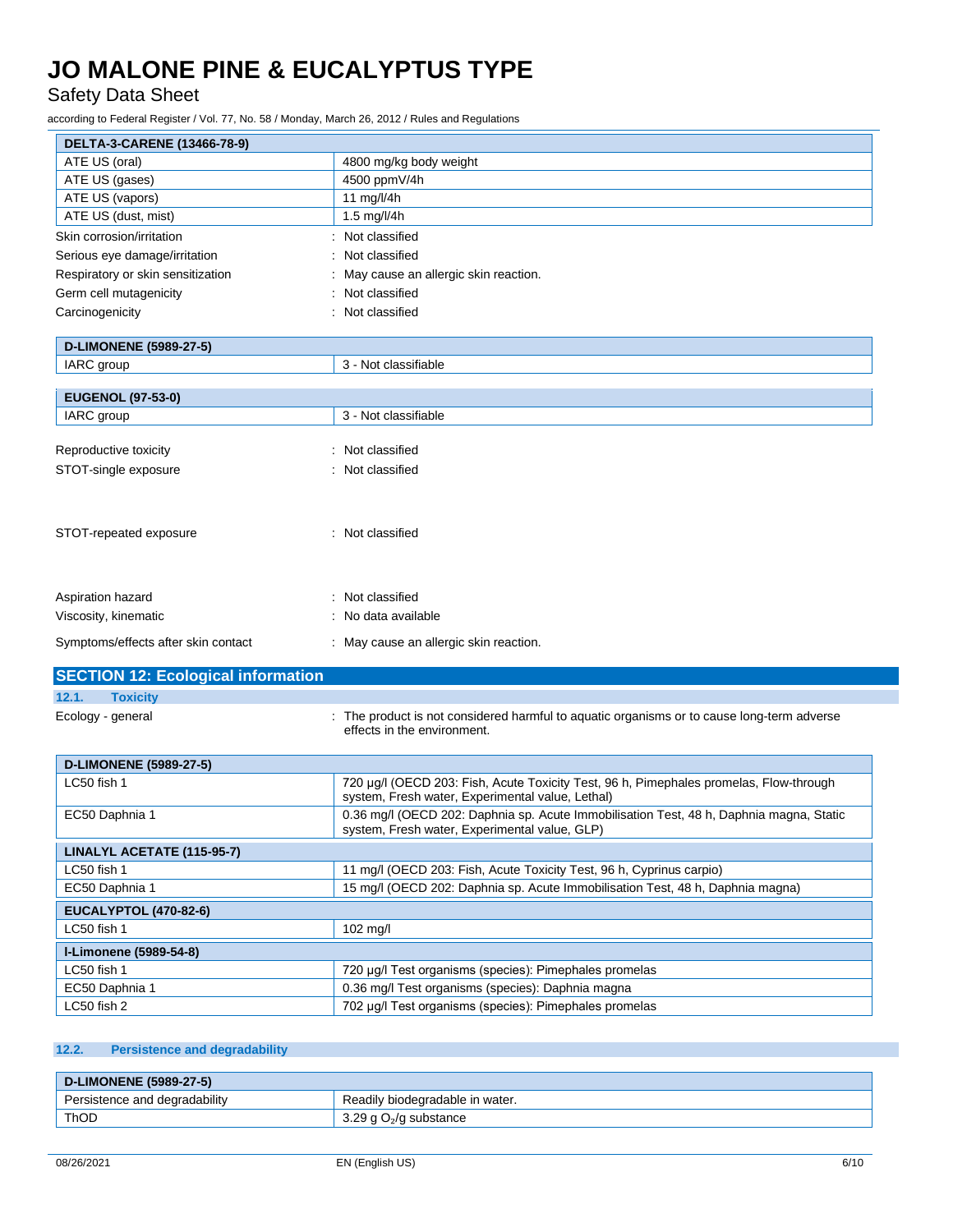Safety Data Sheet

according to Federal Register / Vol. 77, No. 58 / Monday, March 26, 2012 / Rules and Regulations

| $(115 - 95 - 7)$<br>- - - - -<br><b>LINAI</b><br>$\mathbf{A}$  |                                         |
|----------------------------------------------------------------|-----------------------------------------|
| <br>-<br>degradability<br>and<br>Persister<br>nce<br>- 641 154 | ≅ın water<br>' biodearadable<br>Readily |

#### **12.3. Bioaccumulative potential**

| <b>D-LIMONENE (5989-27-5)</b>                   |                                                                                                              |  |
|-------------------------------------------------|--------------------------------------------------------------------------------------------------------------|--|
| BCF fish 1                                      | 864.8 - 1022 (Pisces, QSAR, Fresh weight)                                                                    |  |
| Partition coefficient n-octanol/water (Log Pow) | 4.38 (Experimental value, OECD 117: Partition Coefficient (n-octanol/water), HPLC method,<br>$37^{\circ}$ C) |  |
| Bioaccumulative potential                       | Potential for bioaccumulation ( $4 \geq$ Log Kow $\leq$ 5).                                                  |  |
| LINALYL ACETATE (115-95-7)                      |                                                                                                              |  |
| Partition coefficient n-octanol/water (Log Pow) | 3.93 (Experimental value)                                                                                    |  |
| Bioaccumulative potential                       | Low potential for bioaccumulation (Log Kow $<$ 4).                                                           |  |

#### **12.4. Mobility in soil**

| D-LIMONENE (5989-27-5)     |                        |
|----------------------------|------------------------|
| Ecology - soil             | Adsorbs into the soil. |
| LINALYL ACETATE (115-95-7) |                        |
| Ecology - soil             | Adsorbs into the soil. |

#### **12.5. Other adverse effects**

No additional information available

| <b>SECTION 13: Disposal considerations</b> |                                                                                               |
|--------------------------------------------|-----------------------------------------------------------------------------------------------|
| <b>Disposal methods</b><br>13.1.           |                                                                                               |
| Waste treatment methods                    | : Dispose of contents/container in accordance with licensed collector's sorting instructions. |
| <b>SECTION 14: Transport information</b>   |                                                                                               |
| <b>Department of Transportation (DOT)</b>  |                                                                                               |
| In accordance with DOT                     |                                                                                               |
| Not regulated                              |                                                                                               |
| <b>Transportation of Dangerous Goods</b>   |                                                                                               |
| Not applicable                             |                                                                                               |
| <b>Transport by sea</b>                    |                                                                                               |
| Not applicable                             |                                                                                               |
| <b>Air transport</b>                       |                                                                                               |
| Not applicable                             |                                                                                               |
| <b>SECTION 15: Regulatory information</b>  |                                                                                               |
|                                            |                                                                                               |

#### **15.1. US Federal regulations**

All components of this product are listed as Active, or excluded from listing, on the United States Environmental Protection Agency Toxic Substances Control Act (TSCA) inventory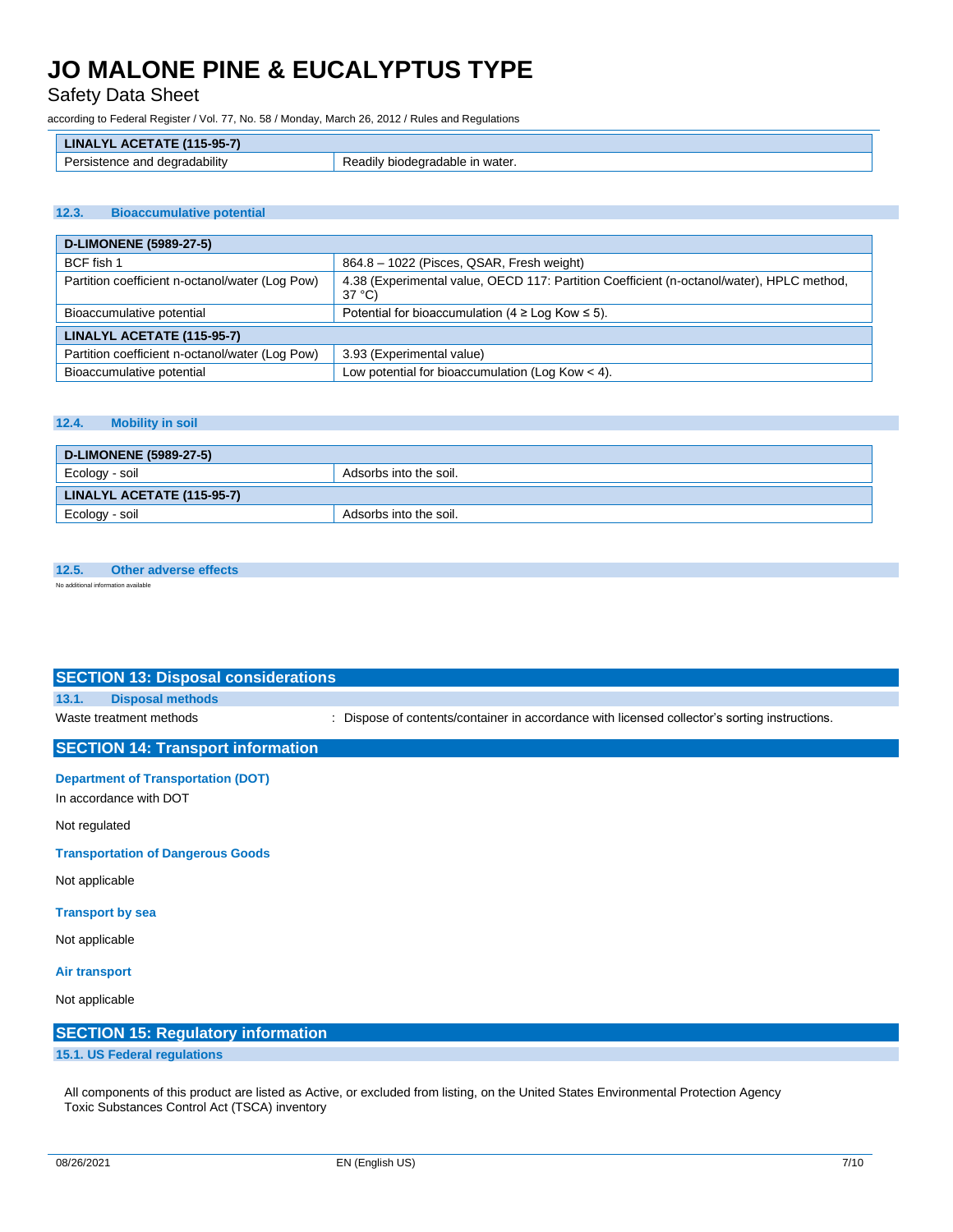### Safety Data Sheet

according to Federal Register / Vol. 77, No. 58 / Monday, March 26, 2012 / Rules and Regulations

This product or mixture is not known to contain a toxic chemical or chemicals in excess of the applicable de minimis concentration as specified in 40 CFR §372.38(a) subject to the reporting requirements of section 313 of Title III of the Superfund Amendments and Reauthorization Act of 1986 and 40 CFR Part 372.

#### **15.2. International regulations**

#### **CANADA**

| <b>VERTENEX (32210-23-4)</b>                          |  |  |
|-------------------------------------------------------|--|--|
| Listed on the Canadian DSL (Domestic Substances List) |  |  |
| CITRAL (5392-40-5)                                    |  |  |
| Listed on the Canadian DSL (Domestic Substances List) |  |  |
| <b>D-LIMONENE (5989-27-5)</b>                         |  |  |
| Listed on the Canadian DSL (Domestic Substances List) |  |  |
| LINALYL ACETATE (115-95-7)                            |  |  |
| Listed on the Canadian DSL (Domestic Substances List) |  |  |
| <b>EUCALYPTOL (470-82-6)</b>                          |  |  |
| Listed on the Canadian DSL (Domestic Substances List) |  |  |
| I-Limonene (5989-54-8)                                |  |  |
| Listed on the Canadian DSL (Domestic Substances List) |  |  |
| <b>EUGENOL (97-53-0)</b>                              |  |  |
| Listed on the Canadian DSL (Domestic Substances List) |  |  |
| <b>CARYOPHELLENE BETA (87-44-5)</b>                   |  |  |
| Listed on the Canadian DSL (Domestic Substances List) |  |  |
| dl-Limonene (racemic) (138-86-3)                      |  |  |
| Listed on the Canadian DSL (Domestic Substances List) |  |  |
| <b>CINNAMIC ALDEHYDE (104-55-2)</b>                   |  |  |
| Listed on the Canadian DSL (Domestic Substances List) |  |  |
| DELTA-3-CARENE (13466-78-9)                           |  |  |
| Listed on the Canadian DSL (Domestic Substances List) |  |  |

#### **EU-Regulations**

No additional information available

#### **National regulations**

**VERTENEX (32210-23-4)** Listed on IECSC (Inventory of Existing Chemical Substances Produced or Imported in China) Listed on KECI (Korean Existing Chemicals Inventory) Listed on the TCSI (Taiwan Chemical Substance Inventory) Listed on NZIoC (New Zealand Inventory of Chemicals) Listed on the Japanese ENCS (Existing & New Chemical Substances) inventory Listed on PICCS (Philippines Inventory of Chemicals and Chemical Substances) EC\_INVENTORY Listed on INSQ (Mexican National Inventory of Chemical Substances) Listed introduction on Australian Industrial Chemicals Introduction Scheme (AICIS Inventory)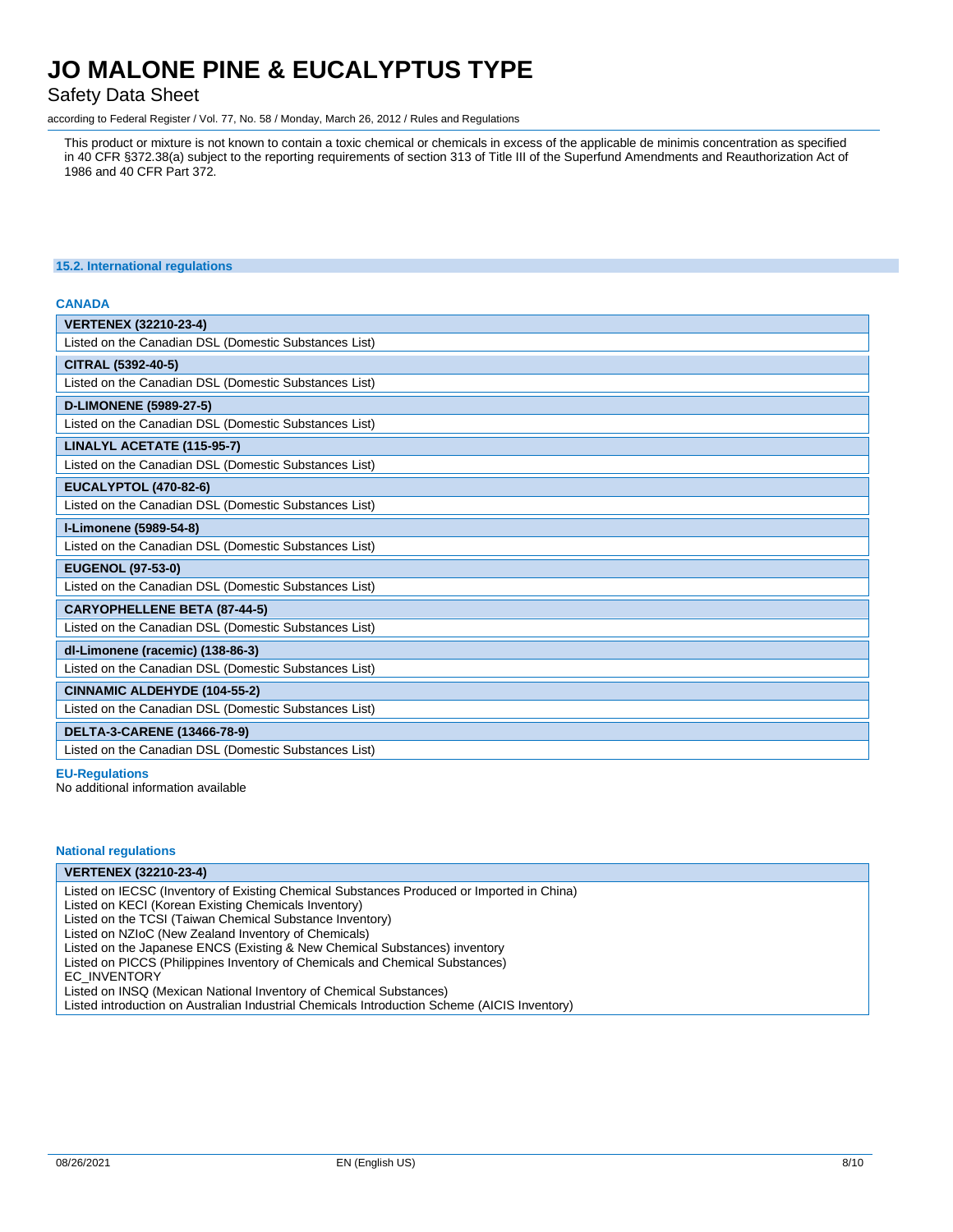### Safety Data Sheet

according to Federal Register / Vol. 77, No. 58 / Monday, March 26, 2012 / Rules and Regulations

| CITRAL (5392-40-5)                                                                                                                                                                                                                                                                                                                                                                                                                                                                                                                                                                                                                                                           |  |  |
|------------------------------------------------------------------------------------------------------------------------------------------------------------------------------------------------------------------------------------------------------------------------------------------------------------------------------------------------------------------------------------------------------------------------------------------------------------------------------------------------------------------------------------------------------------------------------------------------------------------------------------------------------------------------------|--|--|
| Listed on IECSC (Inventory of Existing Chemical Substances Produced or Imported in China)<br>Listed on KECI (Korean Existing Chemicals Inventory)<br>Listed on the TCSI (Taiwan Chemical Substance Inventory)<br>Listed on NZIoC (New Zealand Inventory of Chemicals)<br>Listed on the Japanese ENCS (Existing & New Chemical Substances) inventory<br>Listed on PICCS (Philippines Inventory of Chemicals and Chemical Substances)<br>EC_INVENTORY<br>Listed on INSQ (Mexican National Inventory of Chemical Substances)<br>Listed on the Australian HSIS Consolidated List<br>Listed introduction on Australian Industrial Chemicals Introduction Scheme (AICIS Inventory) |  |  |
| <b>D-LIMONENE (5989-27-5)</b>                                                                                                                                                                                                                                                                                                                                                                                                                                                                                                                                                                                                                                                |  |  |
| Listed on IECSC (Inventory of Existing Chemical Substances Produced or Imported in China)<br>Listed on KECI (Korean Existing Chemicals Inventory)<br>Listed on the TCSI (Taiwan Chemical Substance Inventory)<br>Listed on NZIoC (New Zealand Inventory of Chemicals)<br>Listed on the Japanese ENCS (Existing & New Chemical Substances) inventory<br>Listed on PICCS (Philippines Inventory of Chemicals and Chemical Substances)<br>EC_INVENTORY<br>Listed on INSQ (Mexican National Inventory of Chemical Substances)<br>Listed on the Australian HSIS Consolidated List<br>Listed introduction on Australian Industrial Chemicals Introduction Scheme (AICIS Inventory) |  |  |
| LINALYL ACETATE (115-95-7)                                                                                                                                                                                                                                                                                                                                                                                                                                                                                                                                                                                                                                                   |  |  |
| Listed on IECSC (Inventory of Existing Chemical Substances Produced or Imported in China)<br>Listed on KECI (Korean Existing Chemicals Inventory)<br>Listed on the TCSI (Taiwan Chemical Substance Inventory)<br>Listed on NZIoC (New Zealand Inventory of Chemicals)<br>Listed on the Japanese ENCS (Existing & New Chemical Substances) inventory<br>Listed on PICCS (Philippines Inventory of Chemicals and Chemical Substances)<br>EC_INVENTORY<br>Listed on INSQ (Mexican National Inventory of Chemical Substances)<br>Listed introduction on Australian Industrial Chemicals Introduction Scheme (AICIS Inventory)                                                    |  |  |
| <b>EUCALYPTOL (470-82-6)</b>                                                                                                                                                                                                                                                                                                                                                                                                                                                                                                                                                                                                                                                 |  |  |
| Listed on IECSC (Inventory of Existing Chemical Substances Produced or Imported in China)<br>Listed on KECI (Korean Existing Chemicals Inventory)<br>Listed on the TCSI (Taiwan Chemical Substance Inventory)<br>Listed on NZIoC (New Zealand Inventory of Chemicals)<br>Listed on the Japanese ENCS (Existing & New Chemical Substances) inventory<br>Listed on PICCS (Philippines Inventory of Chemicals and Chemical Substances)<br>EC_INVENTORY<br>Listed on INSQ (Mexican National Inventory of Chemical Substances)<br>Listed introduction on Australian Industrial Chemicals Introduction Scheme (AICIS Inventory)                                                    |  |  |
| I-Limonene (5989-54-8)                                                                                                                                                                                                                                                                                                                                                                                                                                                                                                                                                                                                                                                       |  |  |
| Listed on IECSC (Inventory of Existing Chemical Substances Produced or Imported in China)<br>Listed on the TCSI (Taiwan Chemical Substance Inventory)<br>Listed on NZIoC (New Zealand Inventory of Chemicals)<br>Listed on the Japanese ENCS (Existing & New Chemical Substances) inventory<br>Listed on PICCS (Philippines Inventory of Chemicals and Chemical Substances)<br>EC_INVENTORY<br>Listed on the Australian HSIS Consolidated List<br>Listed on INSQ (Mexican National Inventory of Chemical Substances)<br>Listed introduction on Australian Industrial Chemicals Introduction Scheme (AICIS Inventory)                                                         |  |  |
| <b>EUGENOL (97-53-0)</b>                                                                                                                                                                                                                                                                                                                                                                                                                                                                                                                                                                                                                                                     |  |  |
| Listed on IECSC (Inventory of Existing Chemical Substances Produced or Imported in China)<br>Listed on KECI (Korean Existing Chemicals Inventory)<br>Listed on the TCSI (Taiwan Chemical Substance Inventory)<br>Listed on NZIoC (New Zealand Inventory of Chemicals)<br>Listed on the Japanese ENCS (Existing & New Chemical Substances) inventory<br>Listed on PICCS (Philippines Inventory of Chemicals and Chemical Substances)<br>EC_INVENTORY<br>Listed on INSQ (Mexican National Inventory of Chemical Substances)<br>Listed introduction on Australian Industrial Chemicals Introduction Scheme (AICIS Inventory)                                                    |  |  |